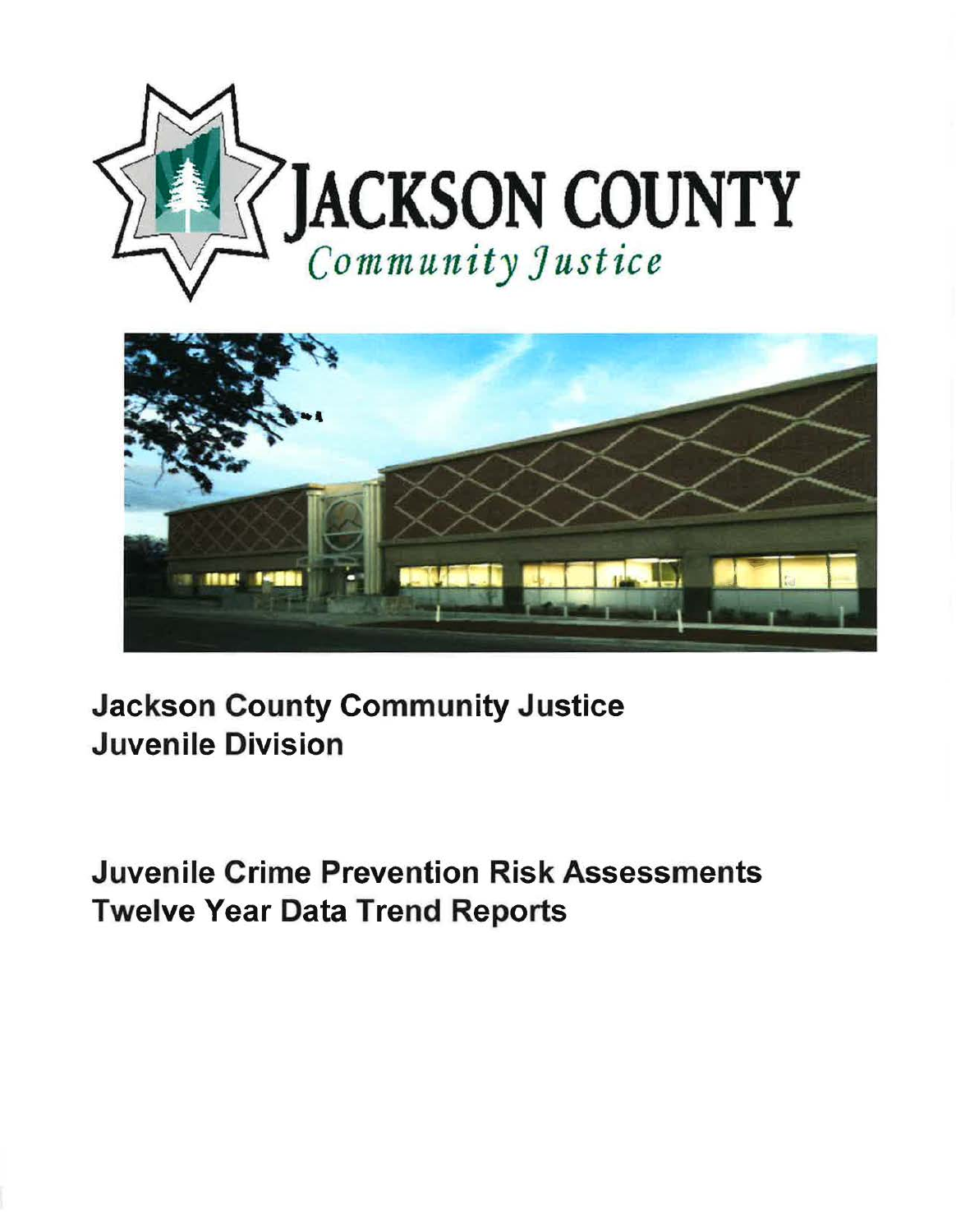## **SUMMARY**

Information on Jackson County juvenile offenders was collected, entered and maintained in the Juvenile Justice Information System (JJIS). JJIS is a state-wide electronic case management system used by all counties in the state of Oregon and maintained by the Oregon Youth Authority.

**Statistical information for this this past year may not represent accurate historical data due to the COVID-19 epidemic as police reports/referrals and overall service delivery was reduced dramatically or eliminated during this period of time.** 

## **Items to consider when reviewing data:**

Small changes in raw numbers between years may create large percentages. For example, a change from 6 to 2 creates a change of 67%. Review both the raw numbers and percentages to determine the significant of these Reported risk assessments have benefits and limitations.

## **SUMMARY**

The total number of assessments being completed corresponds with the overall number of youth being referred to the department for criminal offenses or that are on probation. Over the previous three years the percentages of low, medium and high risk youth has been fairly consistent, however over the last year there has been a 8% (24) decrease for initial assessments and a 12% (16) increase for re-assessments. The previous year the majority of youth receiving an initial risk assessment are low risk (44%). Medium risk followed with 35% and 19% for high risk. Youth that go onto formal probation show the majority as medium risk {67%) on re-assessments that are conducted every six months.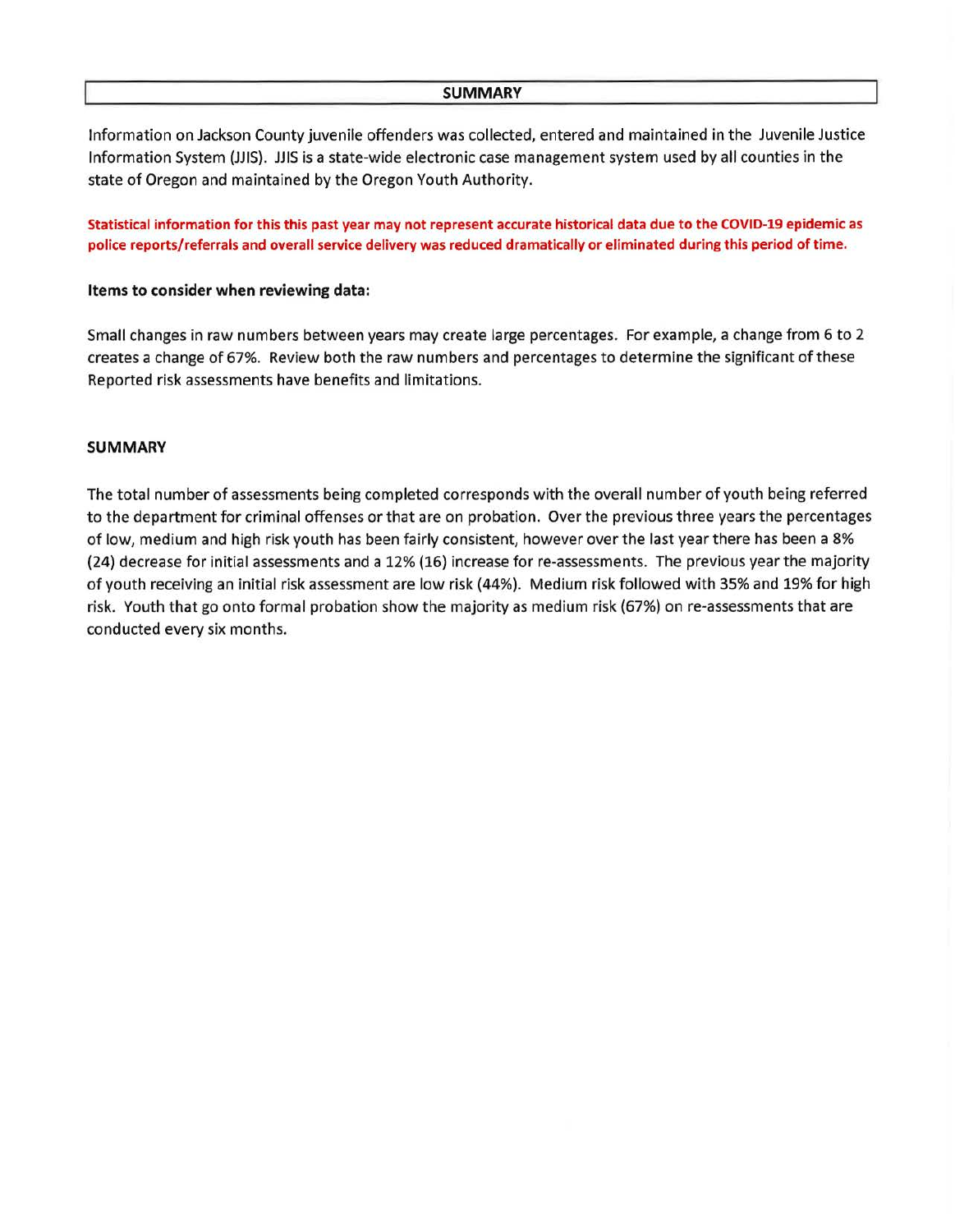| <b>JACKSON COUNTY COMMUNITY JUSTICE - JUVENILE SERVICES</b> |           |         |           |           |         |         |         |        |           |         |         |           |
|-------------------------------------------------------------|-----------|---------|-----------|-----------|---------|---------|---------|--------|-----------|---------|---------|-----------|
|                                                             | 09-10     | 10-11   | $11 - 12$ | $12 - 13$ | 13-14   | 14-15   | 15-16   | 16-17  | $17 - 18$ | 18-19   | 19-20   | $20 - 21$ |
| <b>JCP Risk Assessment</b>                                  |           |         |           |           |         |         |         |        |           |         |         |           |
| Initial Assessment (Intake)                                 |           |         |           |           |         |         |         |        |           |         |         |           |
| <b>High Risk</b>                                            | 77/15.9%  | 92/21%  | 86/25%    | 66/21%    | 71/20%  | 90/25%  | 84/20%  | 54/23% | 53/25%    | 44/22%  | 53/19%  | 53/27%    |
| <b>Medium Risk</b>                                          | 181/37.4% | 164/38% | 137/40%   | 101/33%   | 138/39% | 150/42% | 143/34% | 77/33% | 62/29%    | 49/25%  | 95/35%  | 72/36%    |
| Low Risk                                                    | 226/46.7% | 175/40% | 122/35%   | 141/46%   | 147/41% | 118/33% | 189/45% | 99/43% | 97/46%    | 104/53% | 120/44% | 73/37%    |
| <b>Total Initial Assessment</b>                             | 484       | 431     | 345       | 308       | 356     | 358     | 416     | 269    | 212       | 292     | 268     | 198       |
| Re-Assessment (Probation)                                   |           |         |           |           |         |         |         |        |           |         |         |           |
| <b>High Risk</b>                                            | 48/18.4%  | 72/23%  | 50/22%    | 50/20%    | 26/15%  | 28/16%  | 24/14%  | 21/15% | 26/18%    | 11/12%  | 16/12%  | 17/10%    |
| <b>Medium Risk</b>                                          | 149/57.1% | 172/57% | 142/61%   | 156/62%   | 118/69% | 105/61% | 118/67% | 94/67% | 84/60%    | 68/74%  | 91/67%  | 101/60%   |
| Low Risk                                                    | 64/24.5%  | 57/18%  | 39/17%    | 44/18%    | 26/15%  | 38/22%  | 34/19%  | 25/18% | 26/18%    | 13/14%  | 28/20%  | 51/30%    |
| <b>Total Re-Assessments</b>                                 | 261       | 301     | 231       | 250       | 170     | 171     | 176     | 175    | 141       | 119     | 135     | 169       |
| <b>TOTALS</b>                                               | 745       | 732     | 576       | 558       | 526     | 529     | 592     | 471    | 353       | 411     | 403     | 367       |



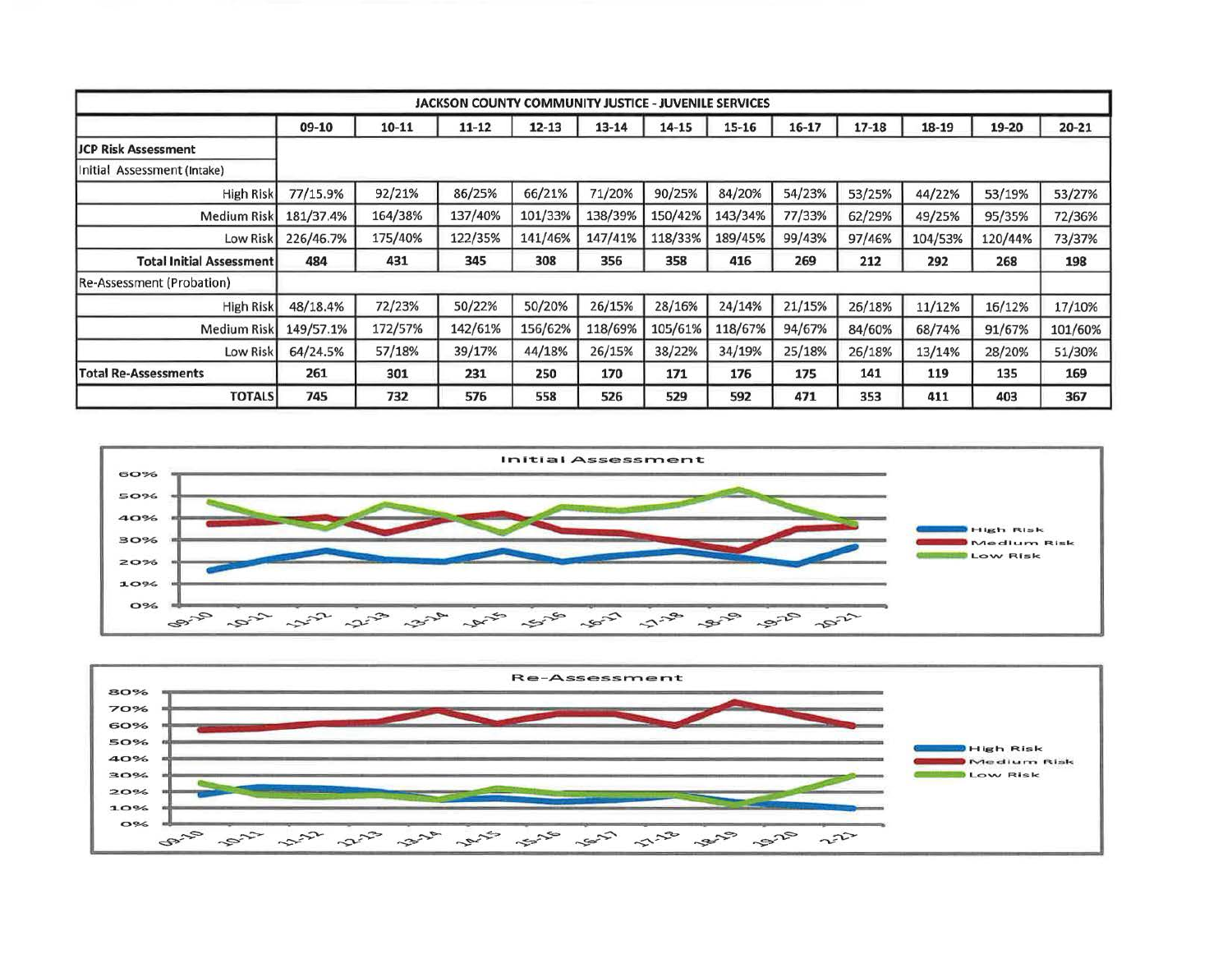| <b>Juvenile Crime Prevention Risk Assessments</b> |        |        |        |           |          |        |        |          |           |        |                  |           |  |
|---------------------------------------------------|--------|--------|--------|-----------|----------|--------|--------|----------|-----------|--------|------------------|-----------|--|
| Risk Domain                                       | 09-10  | 10-11  | 11-12  | $12 - 13$ | $3 - 14$ | 14-15  | 15-16  | $6 - 17$ | $17 - 18$ | 18-19  | 19-20            | $20 - 21$ |  |
| School Issues                                     | 60.78% | 60.18% | 63.38% | 56.30%    | 62.15%   | 70.53% | 65.00% | 65.90%   | 66.30%    | 66.75% |                  | 69.40%    |  |
| Peer/Other Relationships                          | 76.98% | 80.70% | 76.28% | 72.28%    | 90.10%   | 97.18% | 98.05% | 99.10%   | 77.45%    | 65.10% |                  | 79.63%    |  |
| Behavior Issues                                   | 78.65% | 80.63% | 82.25% | 75.68%    | 79.18%   | 81.35% | 79.25% | 72.30%   | 89.85%    | 85.55% | Info not         | 81.49%    |  |
| '근Family Functioning                              | 53.18% | 54.03% | 59.45% | 57.75%    | 62.25%   | 67.35% | 67.40% | 64.55%   | 65.05%    |        | 50.75% available | 62.90%    |  |
| Substance Abuse                                   | 37.58% | 43.80% | 49.58% | 42.80%    | 39.93%   | 46.98% | 38.70% | 52.70%   | 59.50%    | 41.95% |                  | 54.94%    |  |
| Attitudes, Values & Beliefs                       | 22.63% | 26.95% | 29.88% | 26.28%    | 23.55%   | 22.40% | 17.70% | 24.10%   | 33.70%    | 24.50% |                  | 32.79%    |  |

INITIAL RISK ASSESSMENT DOMAINS



**School:** Attachment/commitment, academic performance, truancy, dropout, suspensions, explusions, family involvement, learning disability.

**Relationships:** Friends disapprove of unlawful behavior, friends engage in unlawful acts, friends who have been suspended/ expelled / dropped out of school, friends who are academic achievers, substance abusing friends, adult mentor, lives in low crime area.

**Behavior:** Aggressive, disruptive behaivor at school, 3 or more criminal referrals, referred at age 13 or younger, extra-curricular activities, runaway, behavior hurts others, harms animals, preoccupation with weapons, setting of fires.

**Family:** Communication, supervision, conflicts, abuse/neglect, family criminal, substance abuse, tauma, supportive family member,

**Substance Abuse:** Beyond experimental use, causing problems in life, use began at are 13 or younger, high/drunk at school

**Values, Attitudes** & **Beliefs:** Anti-social thinking/ attitudes/ values/ beliefs, no empathy/ remorse/ sympathy/ feelings for others, responsibility, inaccurate interprets actions/intentions of others as hostile, positive aspriations for future, preoccupied with antisocial behaivor.